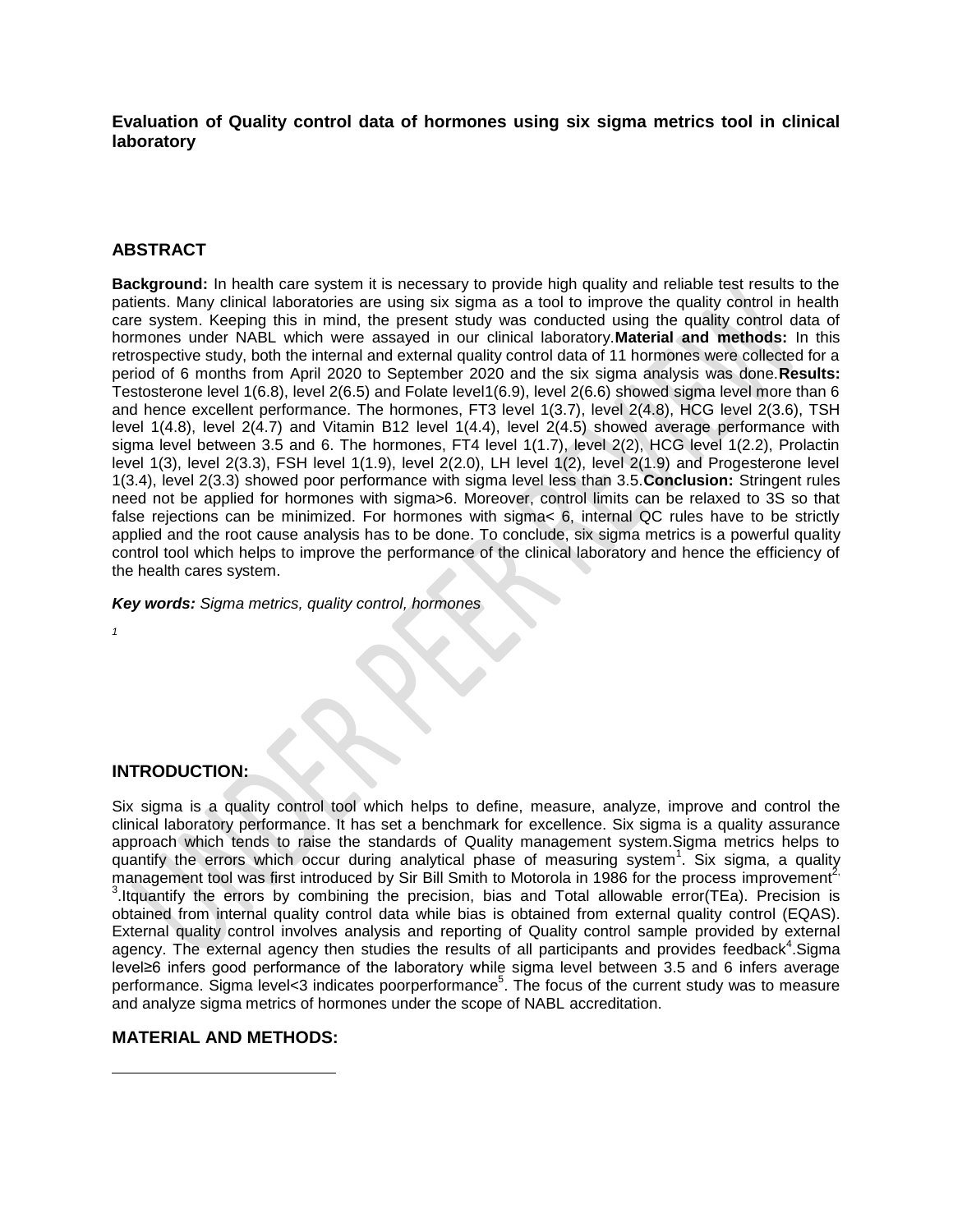The current study was a retrospective study conducted in Central clinical Biochemistry laboratory, Chettinad hospital and research institute,Kelambakkam. The Hormones control that were assayed includes Free T3, Free T4, TSH, Luteinising hormone, Follicle stimulating hormone, Prolactin, Progesterone, Testosterone,Folate, Vitamin B12 and Human chorionic gonodotrophin. Both Internal and External Quality control material were procured from BIO-RAD.Internal quality control data of both level 1(Normal) and level 2(pathological) of 11 hormones under NABL scope were collected for a period of 6 months from April 2020 to September 2020. Mean, Standard deviation and Coefficient of Variation were calculated for each level separately.

## **Coefficient of Variation was calculated using the formula:**

## **Coefficient of Variation = (Standard deviation/Mean) x 100**

Bias percentage for each hormone was calculated from External Quality control data. Bias percentageis the systematic difference between the expected result obtained from lab test method and that of the reference method. Clinical Laboratory Improvement Amendment (CLIA) has given acceptable performance for each hormone in terms of Total allowable error(TEa) $^6$ .

Sigma metrics for each hormone was calculated using the formula:

## **Sigma = TEa – Bias/CV**

Quality Goal Index ratio(QGI) was calculated for those hormones with sigma value less than 6 using the formula

## **QGI = Bias/1.5 x CV%**

#### **Table 1 -Quality Goal Index ratio**

| QGI         | <b>Problem</b>             |  |  |
|-------------|----------------------------|--|--|
| < 0.8       | Imprecision                |  |  |
| $0.8 - 1.2$ | Imprecision and inaccuracy |  |  |
| >1.2        | Inaccuracy                 |  |  |

 $QGI = Quality$  Goal Index ratio

**Table 2 –Sigma metrics of 11 hormones calculated from Total allowable error (TEa), average percentage of Coefficient of variation and Biasfrom April 2020 to September 2020**

| <b>Hormone</b>  | TEa% | Average Bias % | <b>Average CV%</b> |         | Sigma score |         |
|-----------------|------|----------------|--------------------|---------|-------------|---------|
|                 |      |                | Level 1            | Level 2 | Level 1     | Level 2 |
| FT4             | 15   | $-0.783$       | 74.1               | 8.9     | 1.7         | 2.0     |
| FT <sub>3</sub> | 30   | $-4.275$       | 9.5                | 7.3     | 3.7         | 4.8     |
| TSH             | 20   | $-6.131$       | 6.1                | 6.4     | 4.8         | 4.7     |
| <b>HCG</b>      | 18   | 4.026          | 6.6                | 3.9     | 2.2         | 3.5     |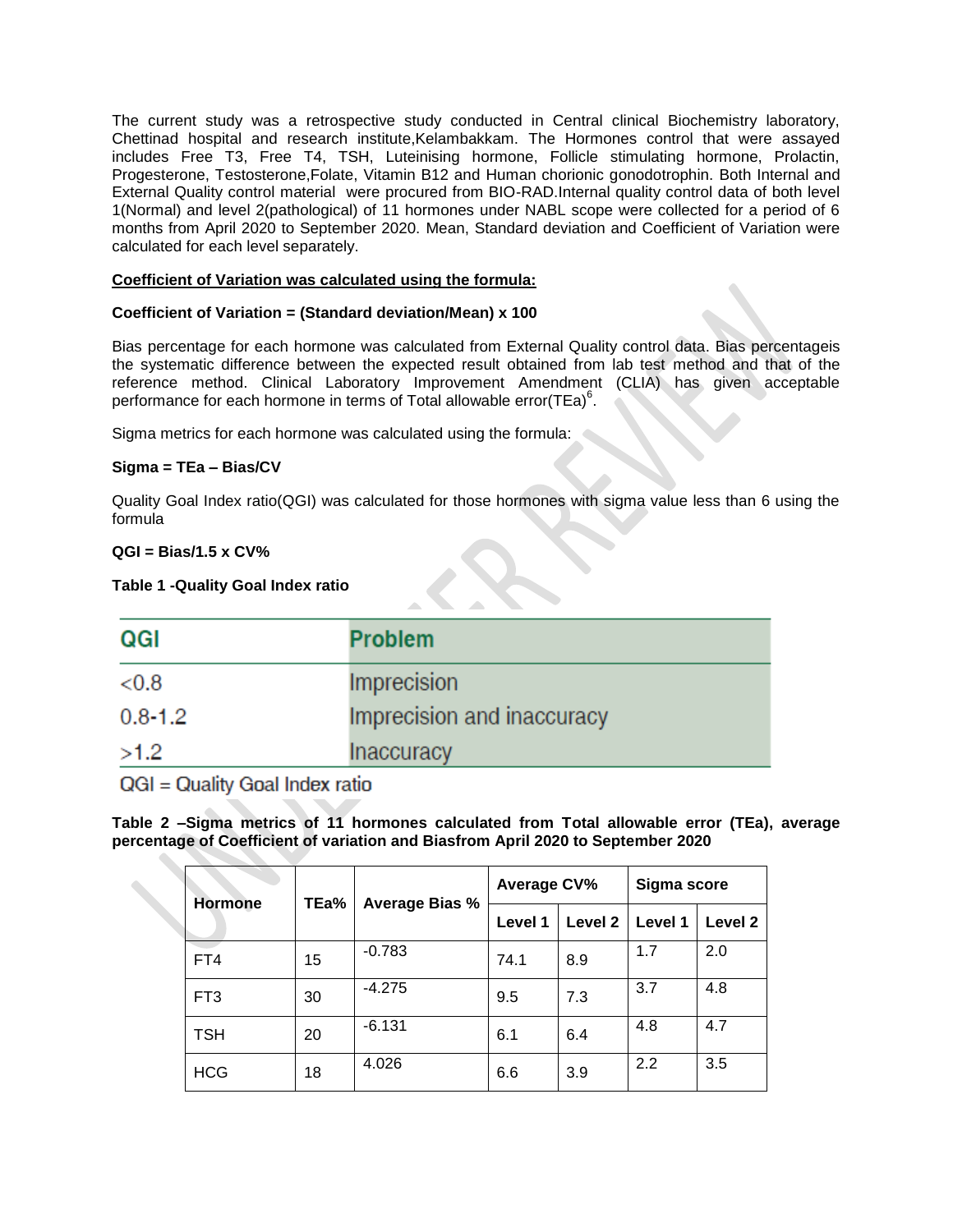| Prolactin    | 20 | $-1.868$ | 5.7  | 6.8  | 3.0 | 3.3 |
|--------------|----|----------|------|------|-----|-----|
| <b>FSH</b>   | 18 | 2.559    | 7.9  | 7.2  | 1.9 | 2.1 |
| LH           | 20 | 0.257    | 11.0 | 12.8 | 2.0 | 1.8 |
| Folate       | 30 | $-2.205$ | 5.1  | 5.1  | 6.9 | 6.6 |
| Progesterone | 25 | 2.066    | 7.5  | 7.4  | 3.4 | 3.3 |
| Testosterone | 30 | 2.8      | 4.4  | 4.7  | 6.8 | 6.5 |
| Vitamin B12  | 25 | $-2.398$ | 7.3  | 6.6  | 4.4 | 4.5 |

**Table 3 shows Quality Goal Index Ratio of Hormones with sigma less than 6 and its interpretation**

| <b>Hormone</b>  | Level   | Sigma score      | Quality<br>Goal<br><b>Index</b> | <b>Cause</b>               |
|-----------------|---------|------------------|---------------------------------|----------------------------|
| FT4             | Level 1 | 1.7              | 0.1                             | Imprecision                |
|                 | Level 2 | 2.0              | 0.2                             | Imprecision                |
| FT <sub>3</sub> | Level 1 | 3.7              | 0.3                             | Imprecision                |
|                 | Level 2 | 4.8              | 0.4                             | Imprecision                |
| <b>TSH</b>      | Level 1 | 4.8              | 0.8                             | Imprecision and inaccuracy |
|                 | Level 2 | 4.7              | 0.6                             | Imprecision                |
| <b>HCG</b>      | Level 1 | 2.2              | 0.4                             | Imprecision                |
|                 | Level 2 | 3.6              | 0.7                             | Imprecision                |
| Prolactin       | Level 1 | 3.0              | 0.2                             | Imprecision                |
|                 | Level 2 | 3.3              | 0.2                             | Imprecision                |
| <b>FSH</b>      | Level 1 | 1.9              | 0.2                             | Imprecision                |
|                 | Level 2 | 2.0              | 0.2                             | Imprecision                |
| LH              | Level 1 | 2.0 <sub>2</sub> | 0.2                             | Imprecision                |
|                 | Level 2 | 1.9              | 0.1                             | Imprecision                |
| Progesterone    | Level 1 | 3.4              | 0.2                             | Imprecision                |
|                 | Level 2 | 3.3              | 0.2                             | Imprecision                |
| Vitamin B12     | Level 1 | 4.4              | 0.2                             | Imprecision                |
|                 | Level 2 | 4.5              | 0.2                             | Imprecision                |

# **RESULTS:**

The hormones, testosterone level 1(6.8), level 2(6.5) and folate level1 (6.9), level 2(6.6) showed sigma score more than 6.The hormones, FT3 level 1(3.7), level 2(4.8), HCG level 2(3.6), TSH level 1(4.8), level 2(4.7) and Vitamin B12 level 1(4.4), level 2(4.5) showed sigma score between 3.5 and 6.The hormones, FT4 level 1(1.7), level 2(2), HCG level 1(2.2), Prolactin level 1(3), level 2(3.3), FSH level 1(1.9), level 2(2.0), LH level 1(2), level 2(1.9) and Progesterone level 1(3.4), level 2(3.3) showed sigma score less than 3.5.

# **DISCUSSION:**

In the current study, the hormones, testosterone and Folate showed sigma score more than 6 and hence excellent performance. Stringent rules need not be applied for Testosterone and folate. Moreover control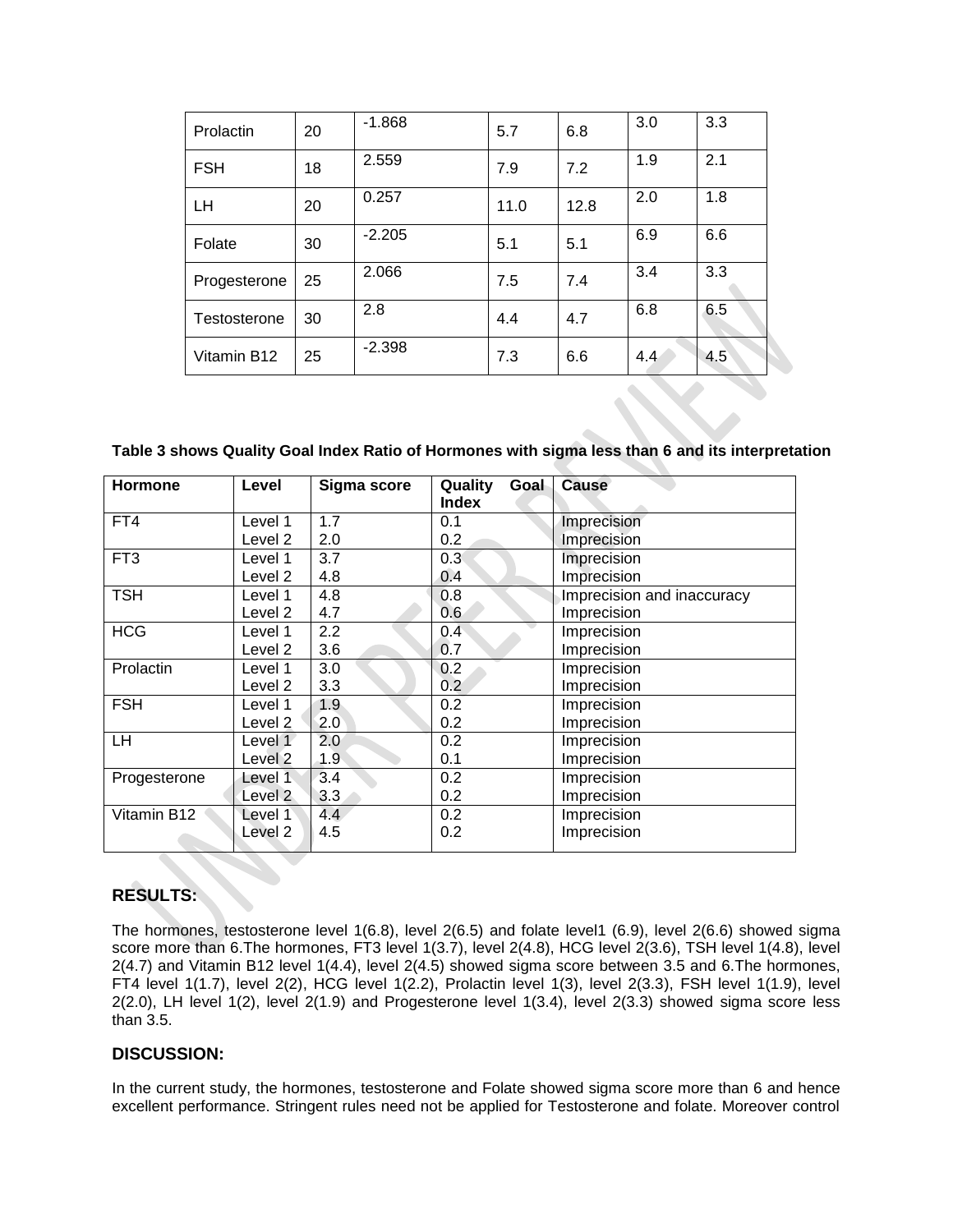limits can also be relaxed to minimize false rejections.The hormones, FT3, HCG level 2, TSH and Vitamin B12 showed average performance with sigma level between 3.5 and 6. Quality goals for these hormones can be met by applying more elaborate quality control strategies.The hormones, FT4 , HCG level 1, Prolactin, FSH , LH and Progesterone showed poor performance with sigma level less than 3.5. For these hormones, reduction of analytical bias and imprecision are the two remedies available to improve the quality.Westgard rules and guidelines proposed by cooper et al can be implemented according to the sigma values in the clinical laboratory.

Simple Westgard rules as follows<sup>7</sup>:

- ≥6σ :– 2 levels of QC per day with a 13.5s greater rule
- 5σ :– 2or 3 levels of QC per day with a 12.5s or 13s rule
- 4σ :– 3or 4 levels of QC per day with a 13s / 2 22s / R 4s / 4 1 s rule
- $3.5\sigma$  : 6 of QC per day with a 13s / 2 22s / R 4s / 4 1 s rule
- $<$ 3.5 σ : maximum affordable levels of QC per day with a 13s / 2 22s / R 4s / 4 1 s rule

Another guideline proposed by Cooper et al as follows ${}^{8}$ :

>6σ (excellent tests) –one QC per day (alternating levels between days) and a 13s rule.

4σ–6σ (suited for purpose) –two levels of QC per day and the 12.5s rule.

3σ–4σ (poor performers) –combination of rules with two levels of QC twice per day.

<3σ (problems) – maximum QC, three levels, three times a day.Preferably testing specimens in duplicate.

# **CONCLUSION:**

Six sigma methodologies is a powerful tool in clinical laboratories. It should be used in health care system, until the quality improves to six sigma level. This can be achieved by using an optimal Westgard rule and thereby highly reliable results of diagnostic tests can be delivered.

**ETHICAL CLEARANCE:** Ethical Clearance for this study was got approved from the Institutional Human Ethical Committee.

#### **COMPETING INTERESTS DISCLAIMER:**

**Authors have declared that no competing interests exist. The products used for this research are commonly and predominantly use products in our area of research and country. There is absolutely no conflict of interest between the authors and producers of the products because we do not intend to use these products as an avenue for any litigation but for the advancement of knowledge. Also, the research was not funded by the producing company rather it was funded by personal efforts of the authors.**

# **REFERENCES**

1.Westgard JO. Internal quality control: Planning and implementation strategies. Ann Clin Biochem2003;40:593-611.

2. Coskun A, Inal T, Unsal I, Serteser M. Six Sigma as a Quality Management Tool: Evaluation of Performance in Laboratory Medicine Quality Management and Six Sigma. InTechOpen: Rijeka, Croatia; 2010. p. 248-61.